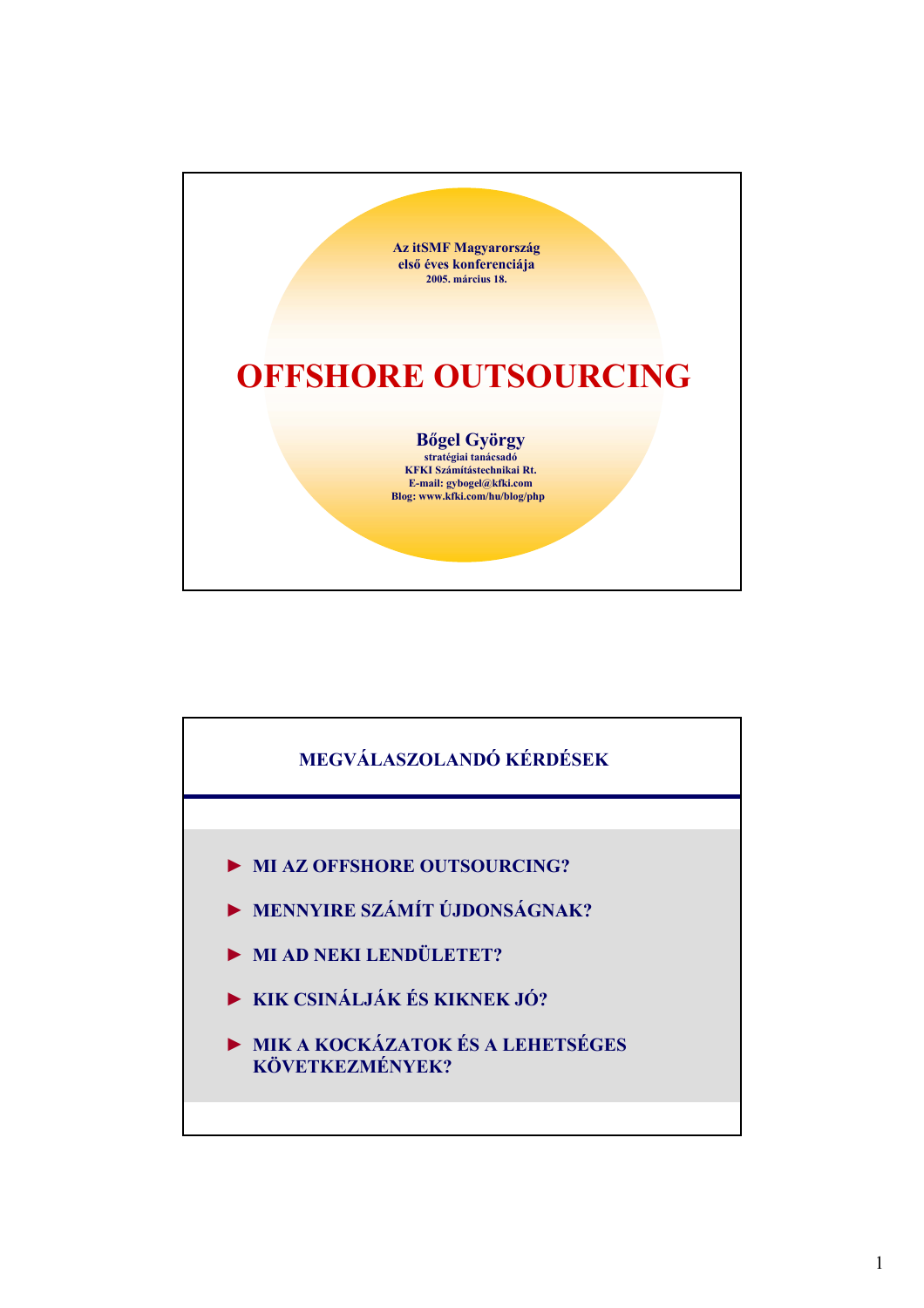

|                            | ÜZLETI MODELLEK "EGYSZERŰEK"          |                                                        |                                                           |
|----------------------------|---------------------------------------|--------------------------------------------------------|-----------------------------------------------------------|
| KÜLSŐ<br><b>VÁLLALKOZÓ</b> | <b>LÉTSZÁM</b><br><b>KIEGÉSZÍTÉSE</b> | "EGYSZERŰ"<br><b>OUTSOURCING</b>                       | <b>OFFSHORE</b><br><b>OUTSOURCING</b>                     |
| <b>KÖZÖS</b><br>VÁLLALAT   |                                       | <b>COSOURCING</b>                                      | <b>OFFSHORE</b><br><b>FEJLESZTÉSI</b><br><b>KÖZPONTOK</b> |
| LEÁNY-<br>VÁLLALAT         | <b>BELSŐ</b><br><b>SZÁLLÍTÁS</b>      | <b>MEGOSZTOTT</b><br><b>SZOLGÁLTA-</b><br><b>TÁSOK</b> | <b>MEGOSZTOTT</b><br><b>SZOLGÁLTA-</b><br><b>TÁSOK</b>    |
|                            | <b>MEGBÍZÓ</b><br><b>SZÉKHELYE</b>    | <b>MÁS HELY,</b><br><b>U.A. ORSZÁG</b>                 | <b>MÁS</b><br><b>ORSZÁG</b>                               |
|                            |                                       |                                                        |                                                           |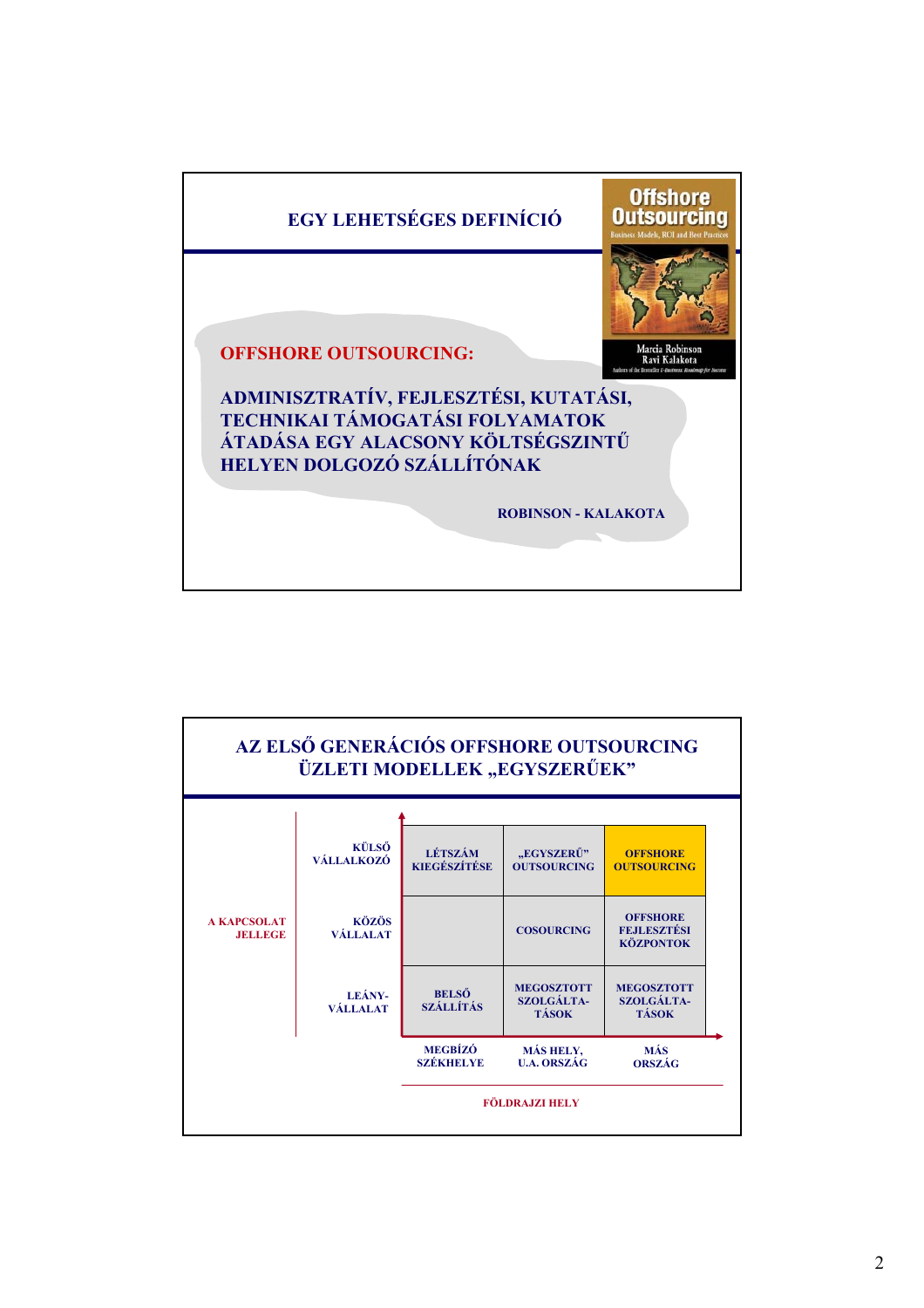

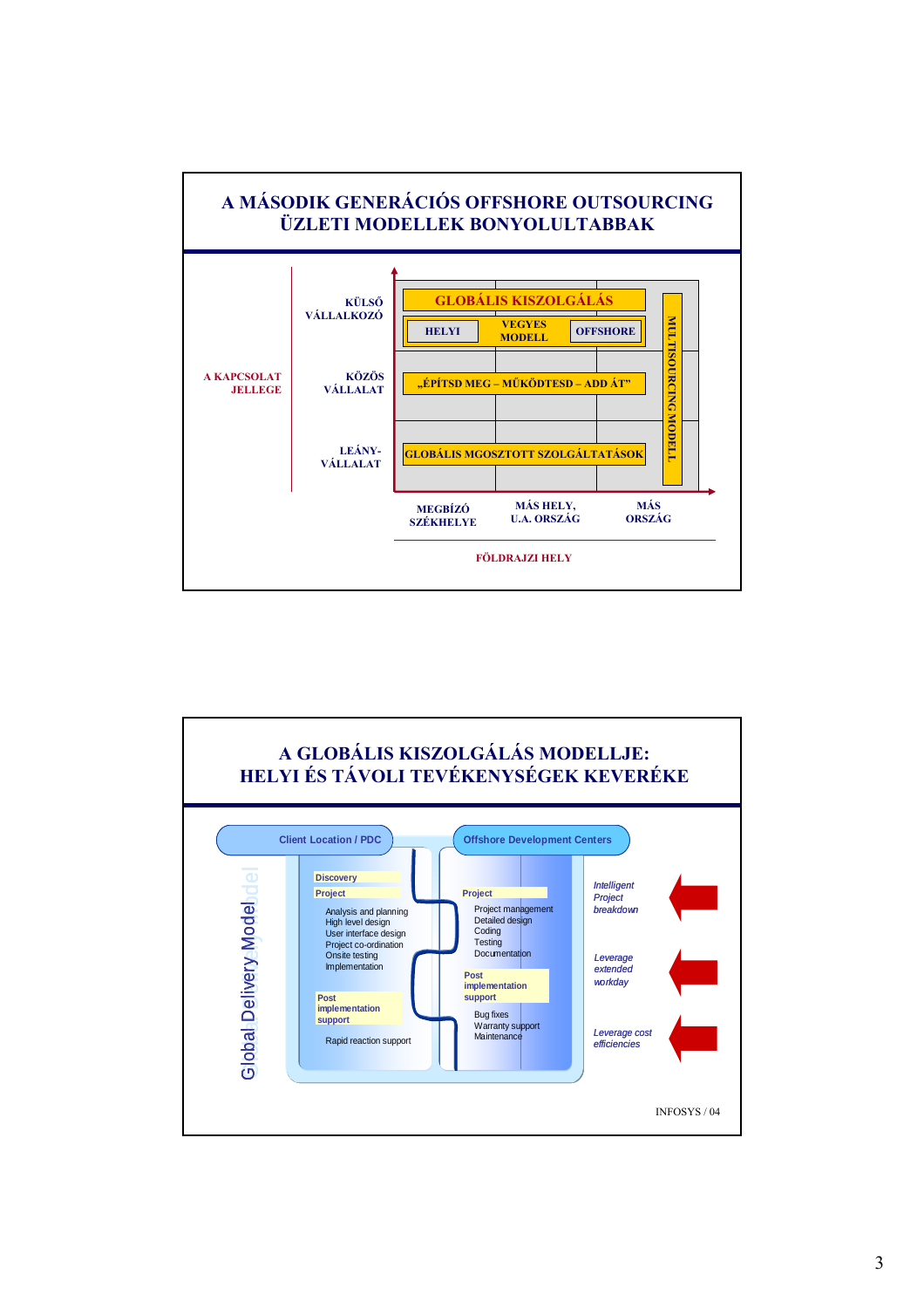## **ELSŐSORBAN MILYEN FOLYAMATOK SZERVEZHETŐK KI TÁVOLI HELYEKRE?**

- ► **MUNKAIGÉNYES**
- ► **JÓL STRUKTURÁLT**
- ► **ISMÉTLŐDŐ**
- ► **NEM KIZÁRÓLAGOS**
- ► **SZABVÁNYOS**
- ► **KÖNNYEN MÉRHETŐ**
- ► **VISZONYLAG CENTRALIZÁLT / CENTRALIZÁLHATÓ**
- ► **ALACSONY KOCKÁZAT**
- ► **NAGY TÖMEG**

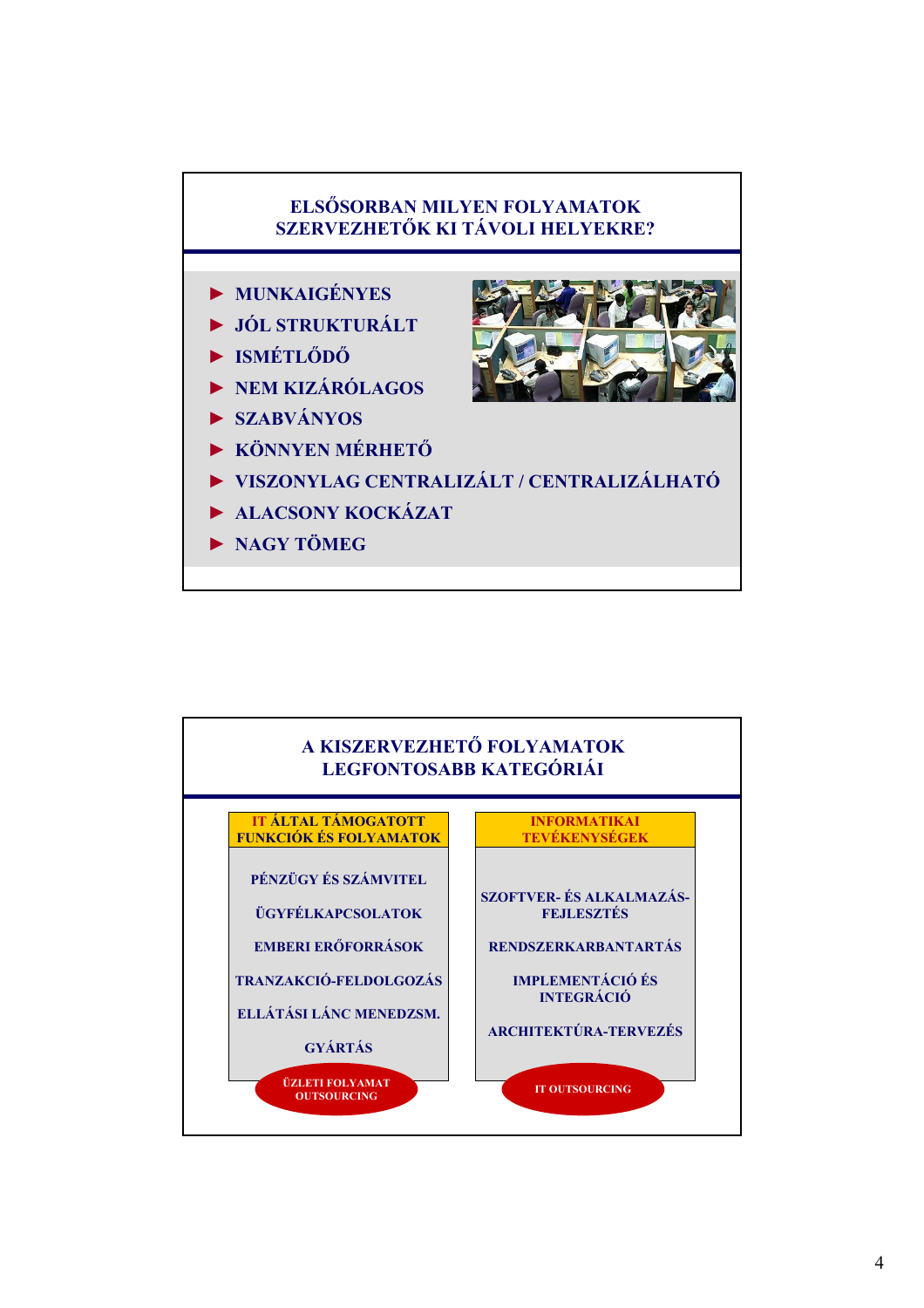|                                                                       |                                                   | <b>TIPIKUS INFORMATIKAI</b><br><b>OFFSHORE-TEVÉKENYSÉGEK</b> |                                                        |                                                 |                                         |
|-----------------------------------------------------------------------|---------------------------------------------------|--------------------------------------------------------------|--------------------------------------------------------|-------------------------------------------------|-----------------------------------------|
| <b>ALKALMAZÁS</b><br><b>FEILESZTÉS ÉS</b><br><b>KARBANTAR-</b><br>TÁS | ÚJ<br><b>FUNKCIÓK</b><br><b>FEJLESZTÉSE</b>       | ÚJ ALKALMAZÁS<br><b>FEJLESZTÉSE</b>                          | RÉGI<br><b>VÁLTOZAT</b><br><b>KARBANTAR-</b><br>TÁSA   | TESTRE-<br><b>SZABÁS</b>                        |                                         |
| MINŐSÉG-<br><b>BIZTOSÍTÁS</b>                                         | <b>ALKALMAZÁS</b><br><b>TESZTELÉS</b>             | KOMPATIBILI-<br><b>TÁS</b><br><b>TESZTELÉSE</b>              | <b>REGRESSZIÓS</b><br>ELEMZÉS ÉS<br><b>HIRAKERESÉS</b> | <b>TESZTELŐ</b><br><b>RENDSZEREK</b><br>ÉPÍTÉSE |                                         |
| <b>IT TÁMOGATÓ</b><br>SZOLGÁLTA-<br><b>TÁSOK</b>                      | <b>HELP DESK</b><br><b>TÁMOGATÁS</b>              | PROBLÉMA-<br><b>MEGOLDÁS</b>                                 | TÁV-<br><b>DIAGNOSZTIKA</b>                            | <b>DOKUMENTÁCIÓ</b><br><b>KÉSZÍTÉSE</b>         | ALKALMAZÁS-<br><b>KATBANTARTÁS</b>      |
| <b>IMPLEMEN-</b><br>TÁLÁSI<br>SZOLGÁLTA-<br><b>TÁSOK</b>              | <b>TERMÉK</b><br>ÉLETCIKLUS<br><b>MENEDZSMENT</b> | <b>TANÁCSADÁS</b>                                            | <b>PROTOTÍPUS</b><br><b>FEJLESZTÉSE</b>                | <b>TECHNOLÓGIA</b><br>ÉRTÉKELÉSE                | <b>ALKALMAZÁS</b><br><b>HOSTING</b>     |
| <b>ÚLTERMÉK</b><br><b>FEILESZTÉSE</b>                                 | <b>TERMÉK</b><br><b>SPECIFIKÁLÁS</b>              | <b>IMPLEMENTÁ-</b><br>LÁSI<br>SZOLGÁLTATÁS                   | VERZIÓ-<br><b>MENEDZSMENT</b>                          | <b>SZAKÉRTŐI</b><br>SZOLGÁLTA-<br><b>TÁSOK</b>  | <b>DOKUMENTÁCIÓ</b><br><b>KÉSZÍTÉSE</b> |

## **LEHETŐSÉGEK A SZOLGÁLTATÁSOK ALSÓ SZEGMENSÉBEN**

| <b>Opportunities</b>                                    | <b>Description</b>                                                  | 1998     | 2010 | <b>CAGR</b> |
|---------------------------------------------------------|---------------------------------------------------------------------|----------|------|-------------|
| <b>Customer Interaction</b><br><b>Services</b>          | Call centers-Helpdesk,<br>Telemarketing, Sales support              | 6.5      | 33.0 | 19.5%       |
| <b>Finance &amp; Accounting</b>                         | Data Entry, Claims Processing,<br>Payroll Processing, Receivables   | 1.5      | 15.0 | 28.8%       |
| <b>HR Services</b>                                      | Recruitment Processing, Payroll<br>Processing                       | 0.2      | 44.0 | 80.9%       |
| <b>Website Design and</b><br><b>Management Services</b> | N/A                                                                 | $\Omega$ | 3.0  |             |
| <b>GIS Services</b>                                     | N/A                                                                 | 0.4      | 2.0  | 19.3%       |
| <b>Translation &amp; Transcription</b>                  | Medical Transcription, translation<br>of foreign language documents | 0.3      | 1.0  | $14.1\%$    |
| <b>Total (\$ billion)</b>                               |                                                                     | 8.9      | 98.0 | $30.1\%$    |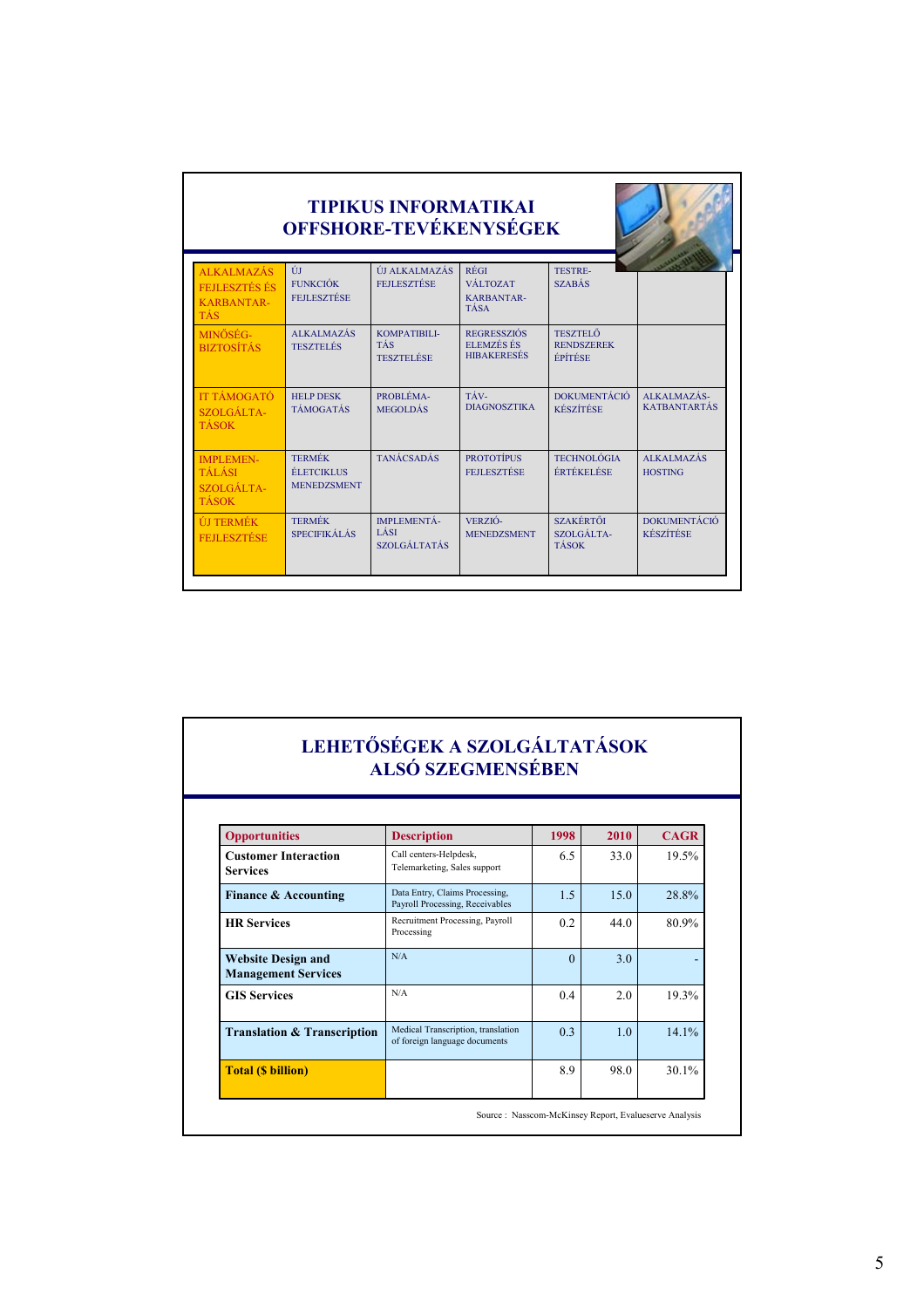|                                                                       | LEHETŐSÉGEK A SZOLGÁLTATÁSOK<br>FELSŐ SZEGMENSÉBEN        |                |                |             |
|-----------------------------------------------------------------------|-----------------------------------------------------------|----------------|----------------|-------------|
| <b>Opportunities</b>                                                  | <b>Description</b>                                        | 1998           | 2010           | <b>CAGR</b> |
| <b>Equity, Financial, Insurance Research</b>                          | Equity Research, Accounting Reports.                      | $\Omega$       | 1 <sub>0</sub> |             |
| Data Search, Integration & Management                                 | Analysis of data, modeling                                | $\Omega$       | 18.0           |             |
| <b>Research and Information Services in</b><br><b>Human Resources</b> | Compensation Modeling and<br>Benchmarking                 | $\Omega$       | 1 <sub>0</sub> | N/A         |
| Market Research, Competitive Intelligence                             | Industry reports & data analysis                          |                | 1 <sub>0</sub> |             |
| Engineering &<br>Design                                               | CAD/CAM ,plant designs.                                   | 0 <sub>4</sub> | 50             | 29%         |
| <b>Animation and simulation services</b>                              | E.g. simulation of new designs for cars,<br>engines, etc. |                | 2 <sub>0</sub> | N/A         |
| Legal and paralegal content and Services                              |                                                           |                | 1 <sub>0</sub> | N/A         |
| <b>Medical content and services</b>                                   | Counselling, Remote Diagnosis, etc.                       |                | 1.0            |             |
| <b>Remote Education</b>                                               | Continuous medical education                              |                | 150            |             |
| <b>Network Consulting and Management</b><br><b>Services</b>           | N/A                                                       |                | 50             |             |
| <b>Total (S billion)</b>                                              |                                                           |                | 50.0           |             |

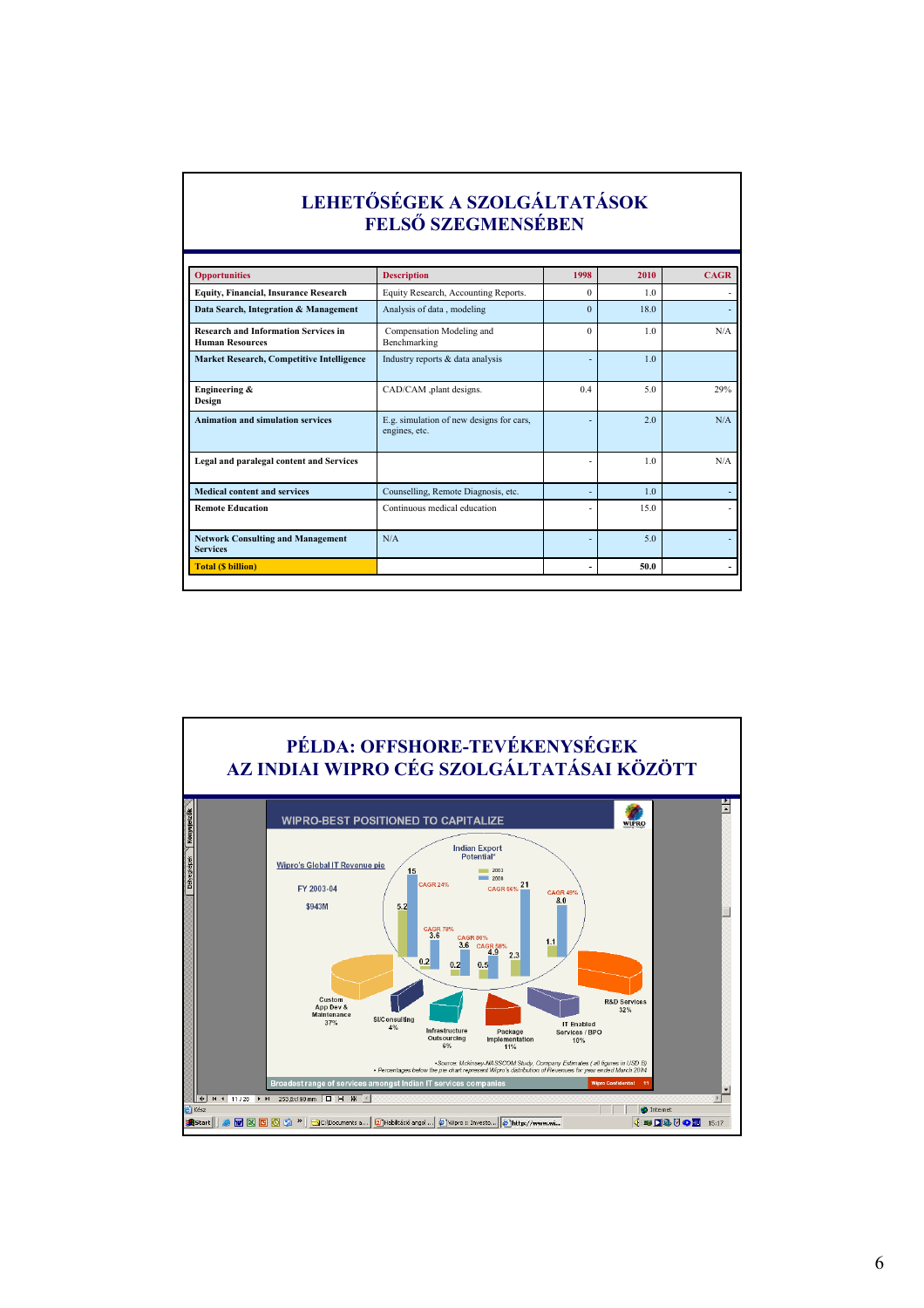

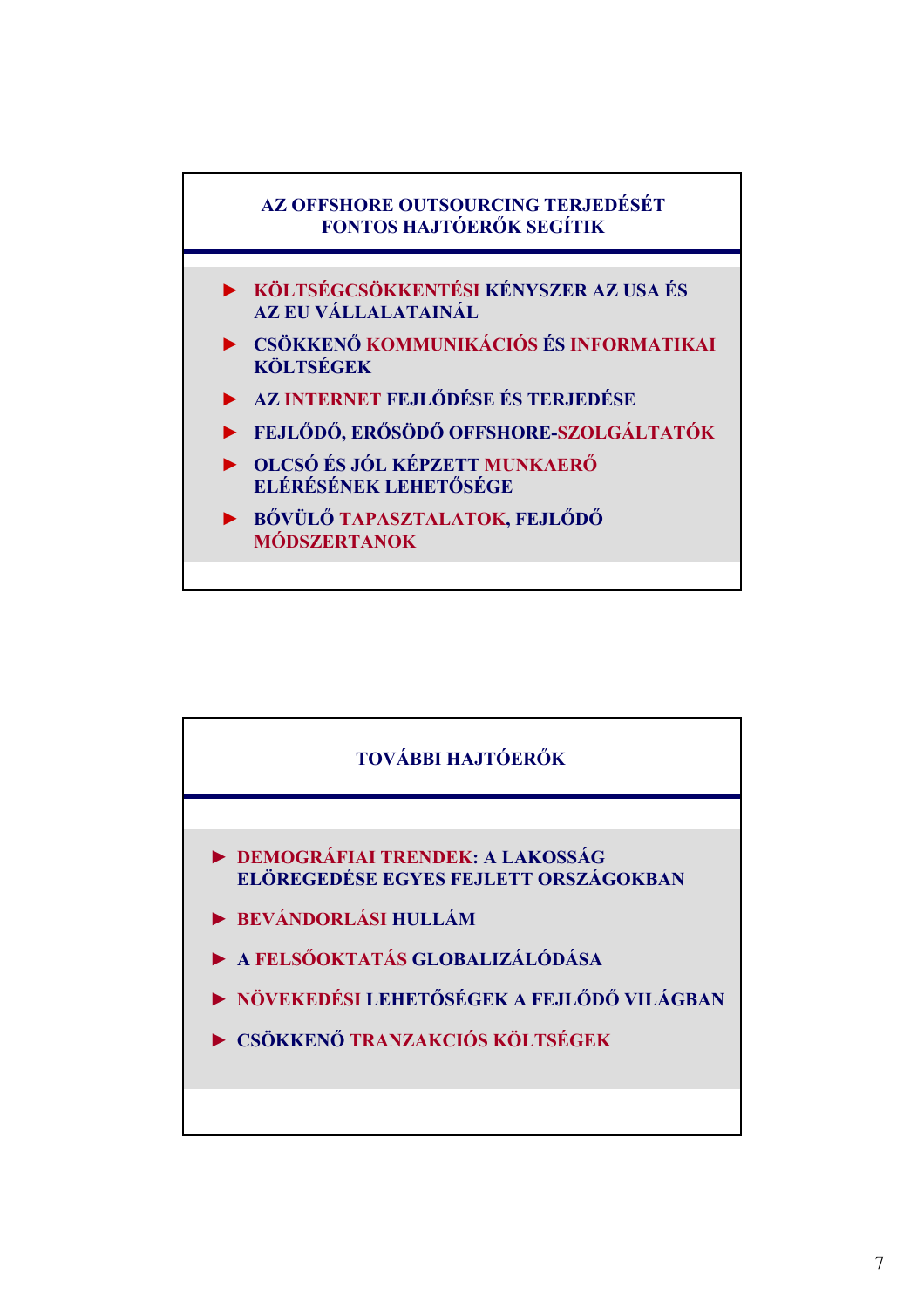

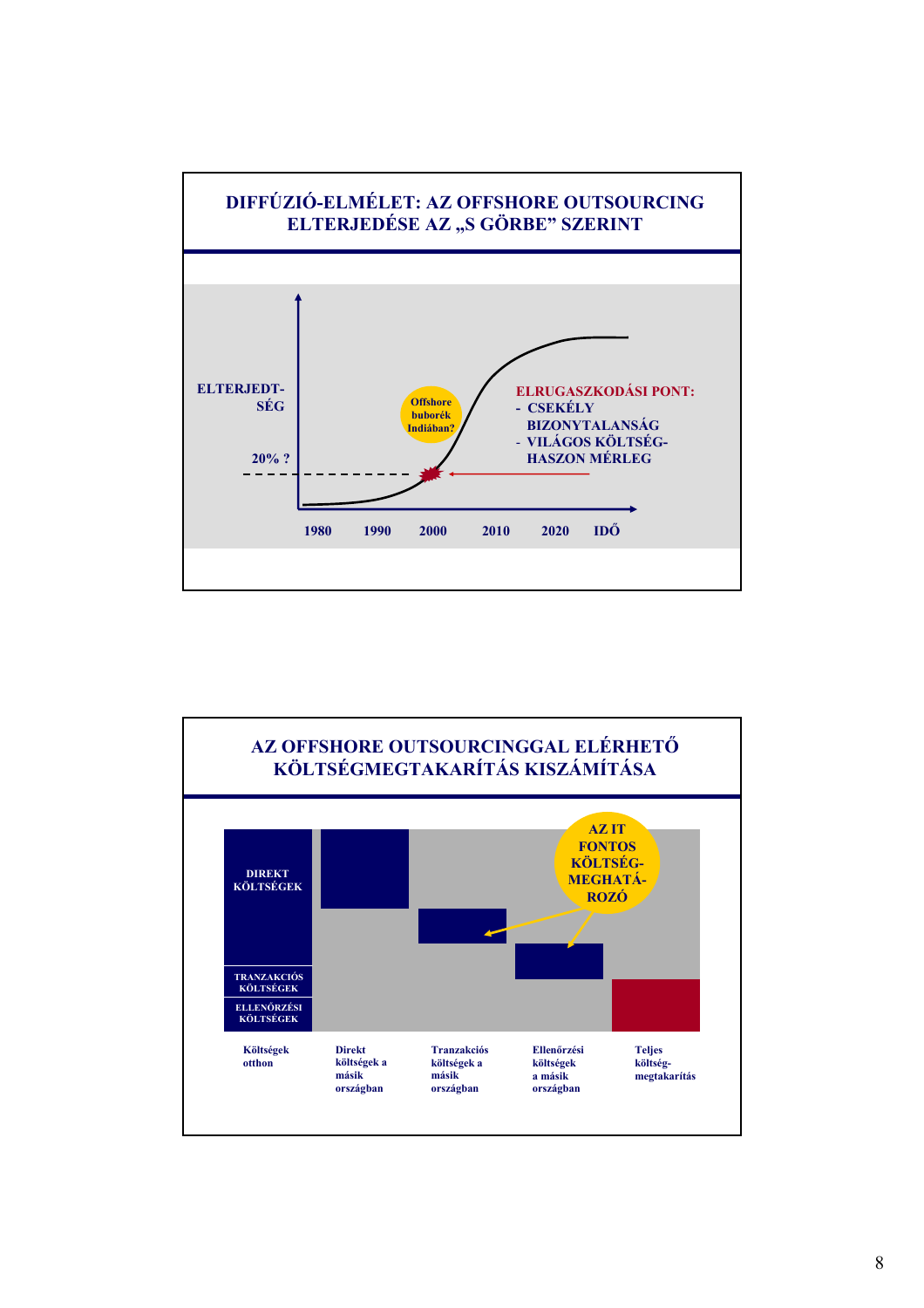| <b>TETTE A SZOFVERFEJLESZTÉS KISZERVEZÉSÉT</b> | A BÉRMEGTAKARÍTÁS HAMAR VONZÓVÁ |                                   |      |
|------------------------------------------------|---------------------------------|-----------------------------------|------|
| <b>ORSZÁG</b>                                  | <b>PROGRAMOZÓ</b>               | <b>RENDSZER-</b><br><b>ELEMZŐ</b> | 1994 |
| <b>USA</b>                                     | 1164                            | 1124                              |      |
| <b>JAPÁN</b>                                   | 1293                            | 1185                              |      |
| NÉMETORSZÁG                                    | 1351                            | 1196                              |      |
| <b>FRANCIAORSZÁG</b>                           | 1135                            | 1307                              |      |
| <b>NAGY-BRITANNIA</b>                          | 781                             | 1287                              |      |
| <b>MEXIKÓ</b>                                  | 652                             | 658                               |      |
| <b>INDIA</b>                                   | <b>100</b>                      | <b>100</b>                        |      |
| OROSZORSZÁG                                    | 80                              | 84                                |      |
| <b>KÍNA</b>                                    | 75                              | 80                                |      |

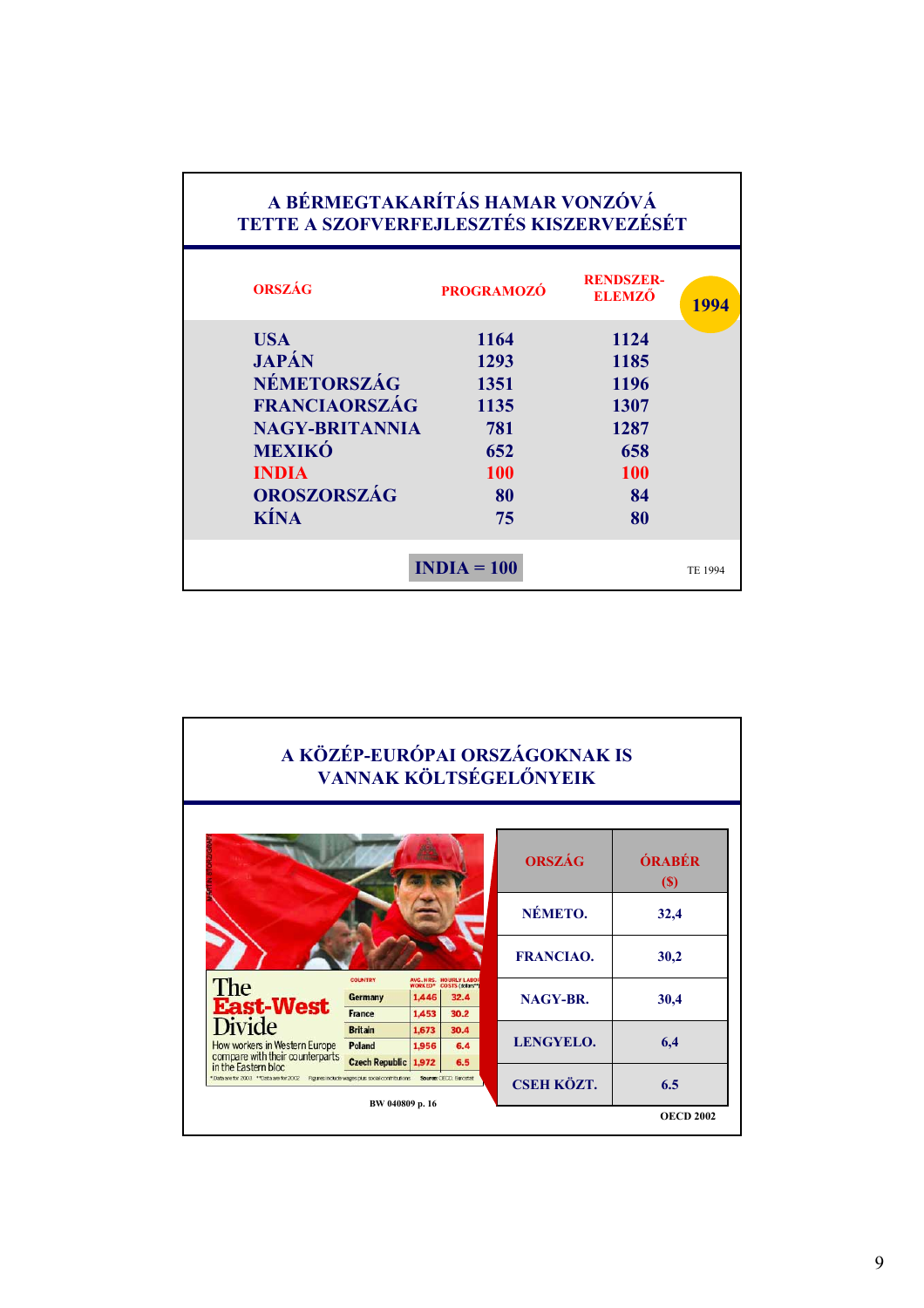

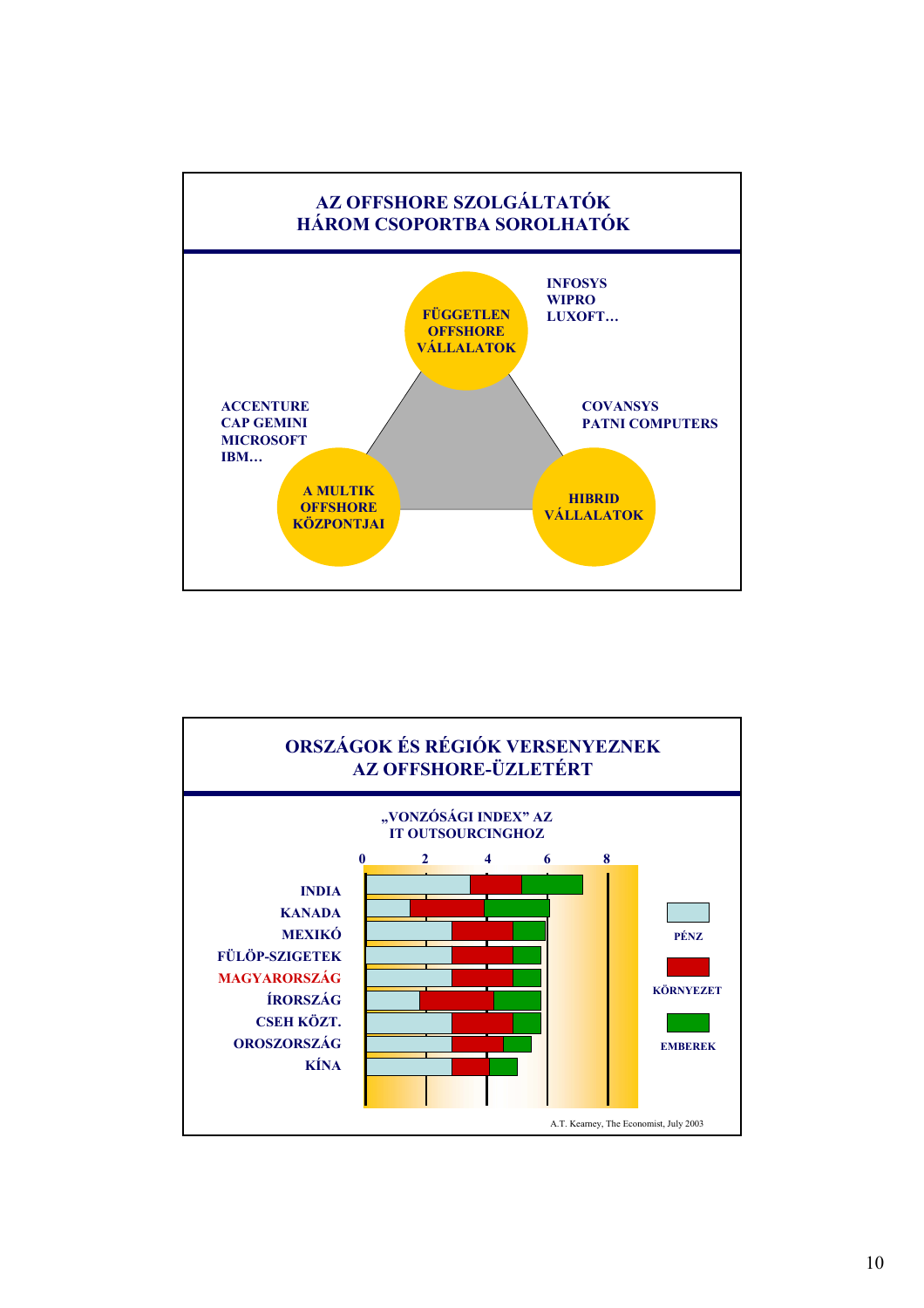

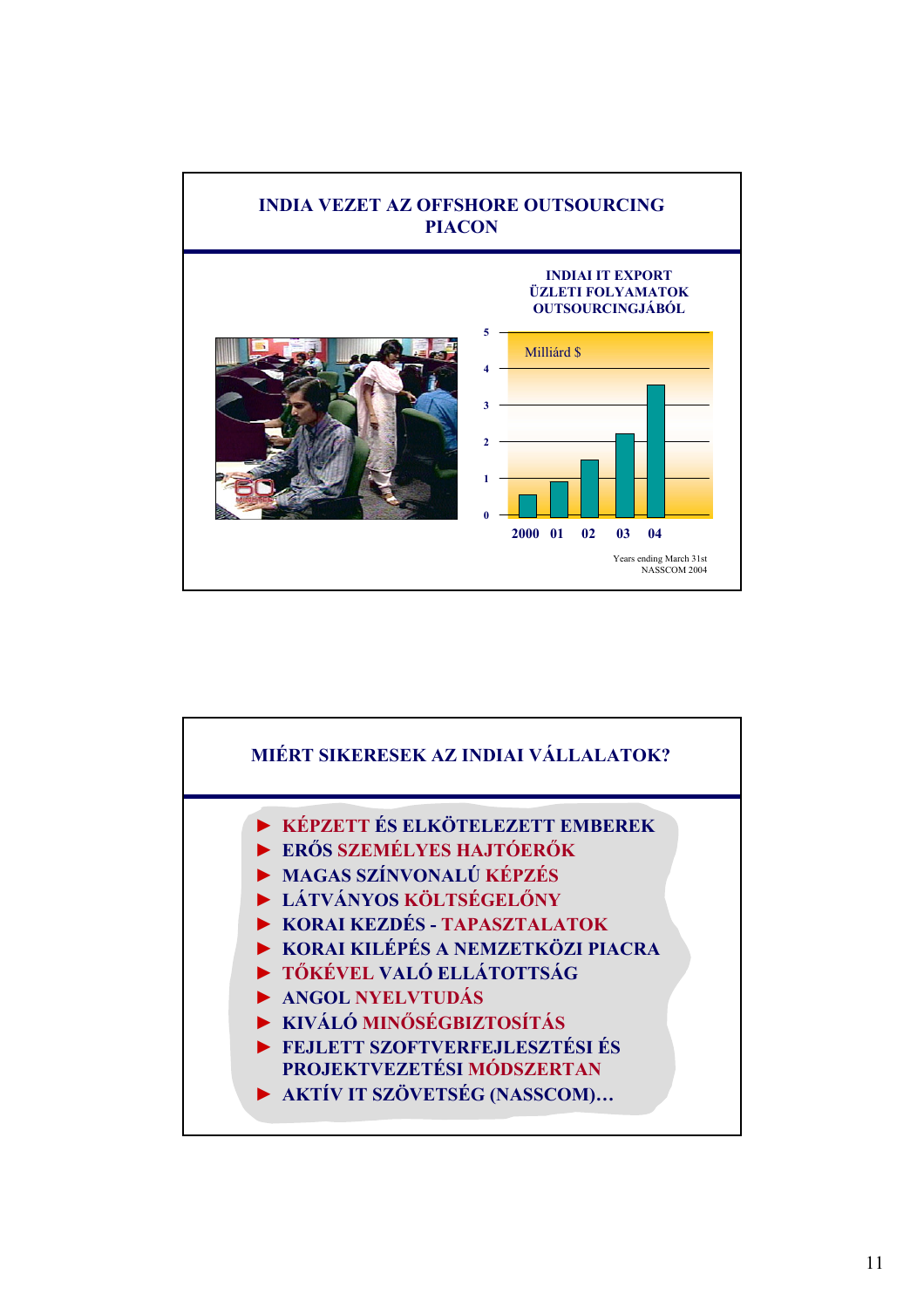

## **A VEZETŐ VÁLLALATOK KIVÁLÓ INFRASTRUKTÚRÁVAL RENDELKEZNEKInfoste**

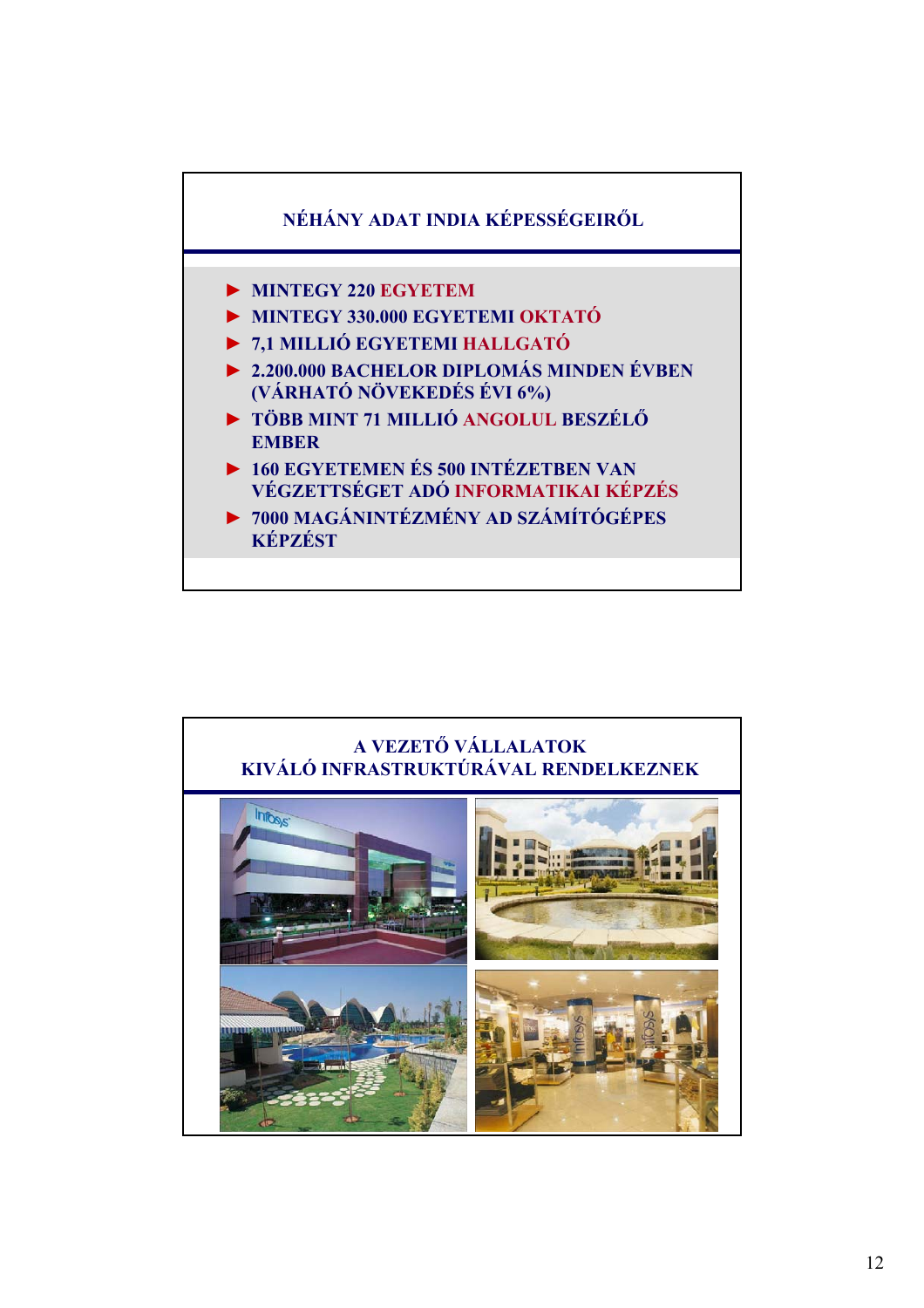

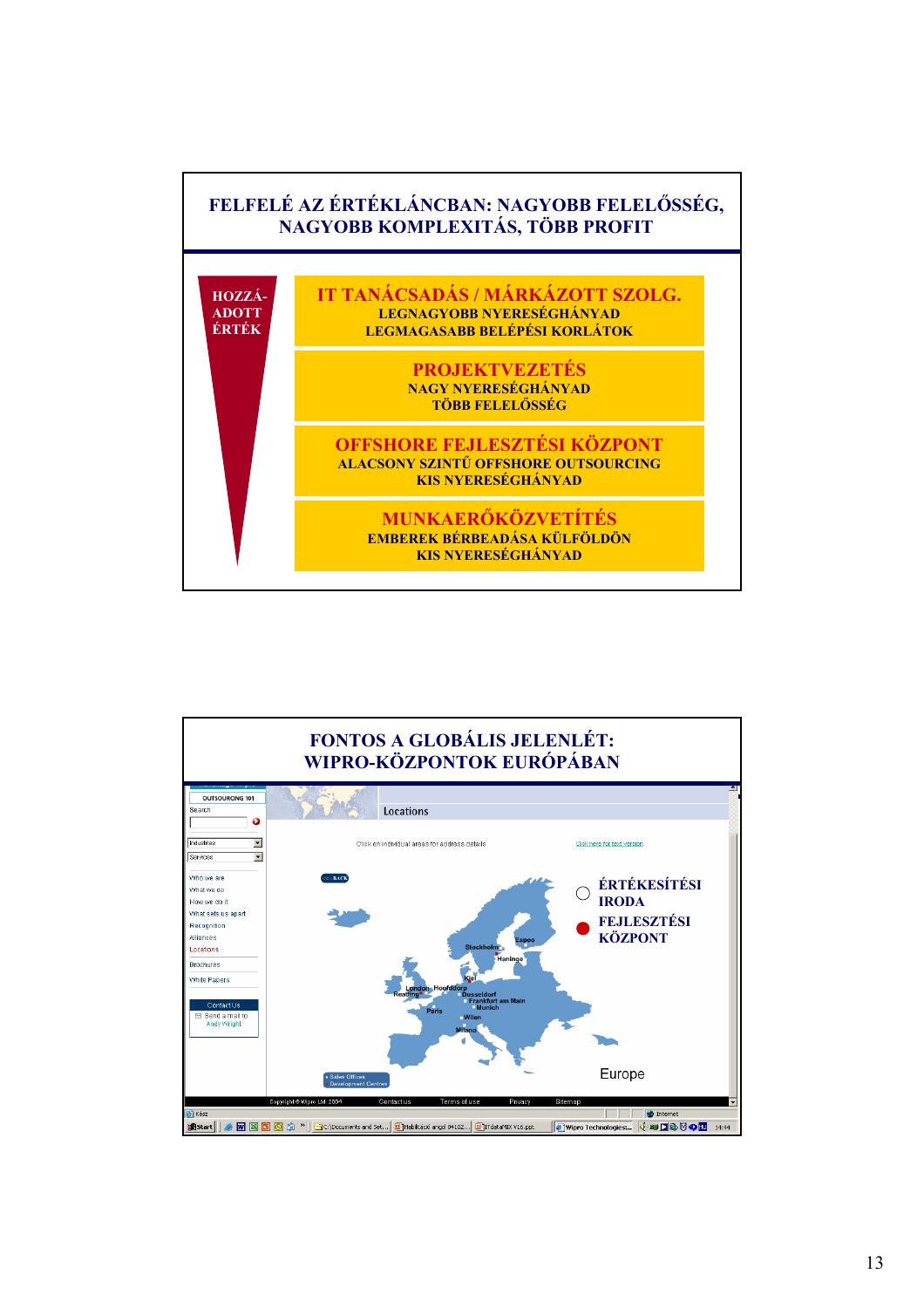

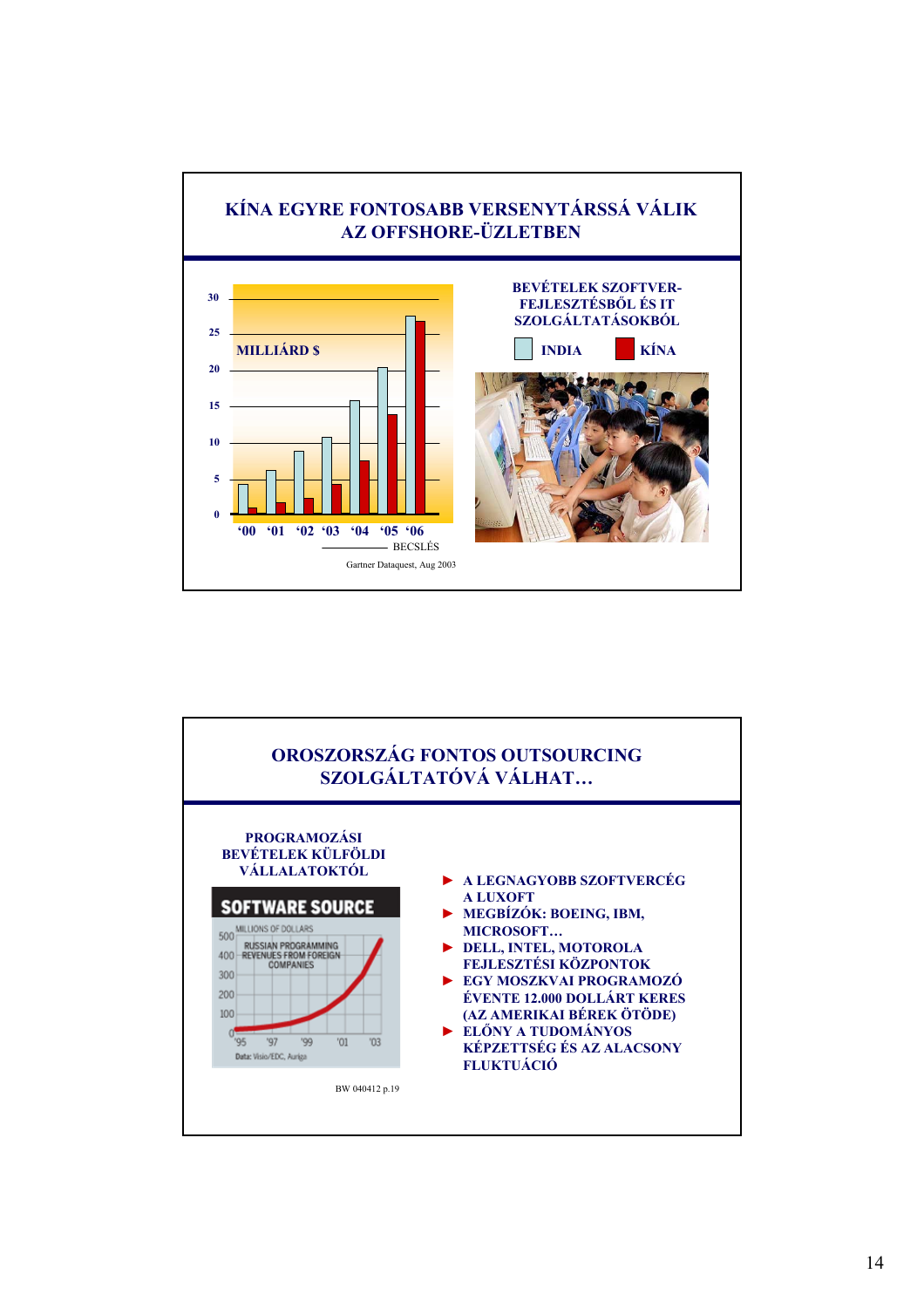

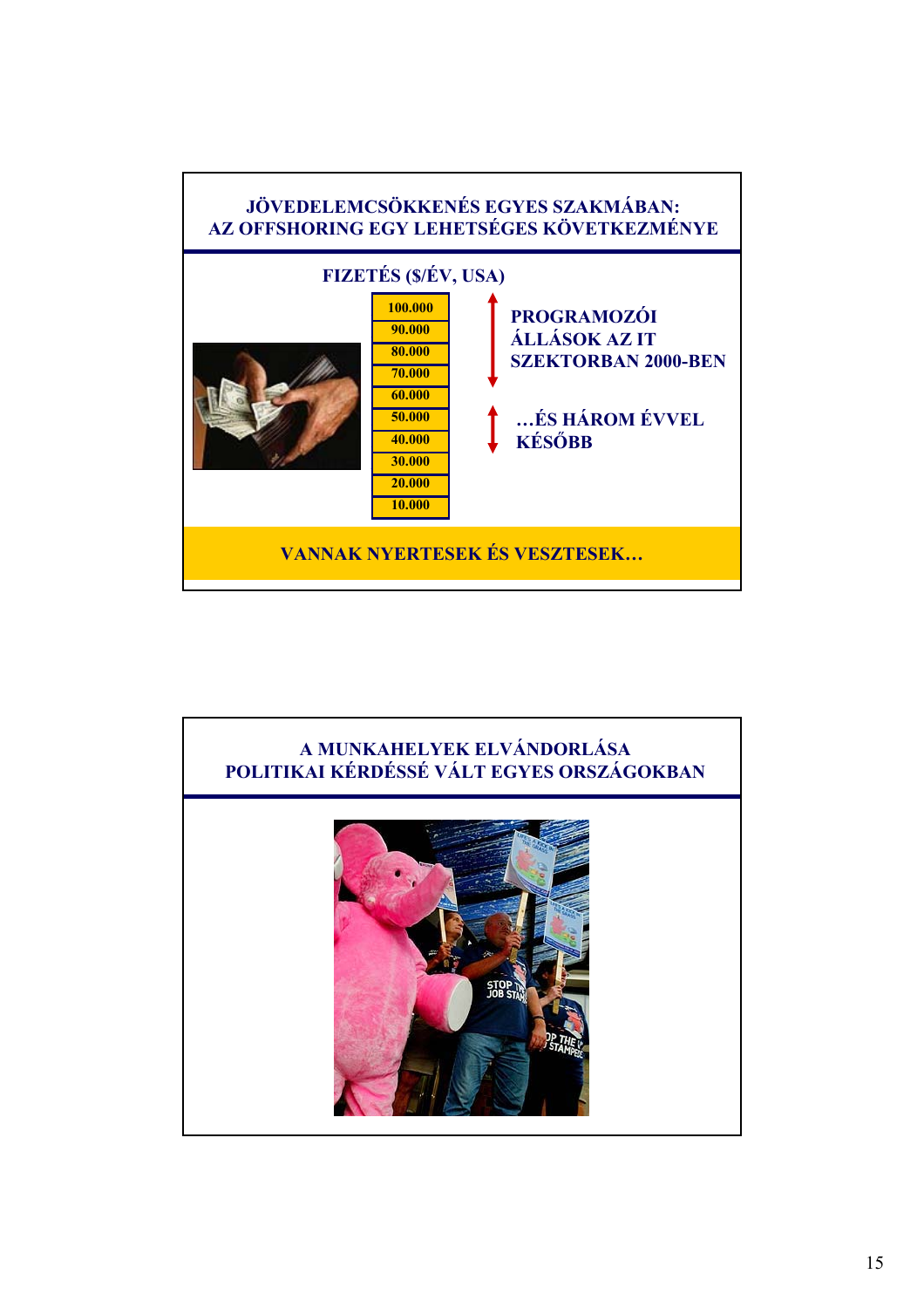